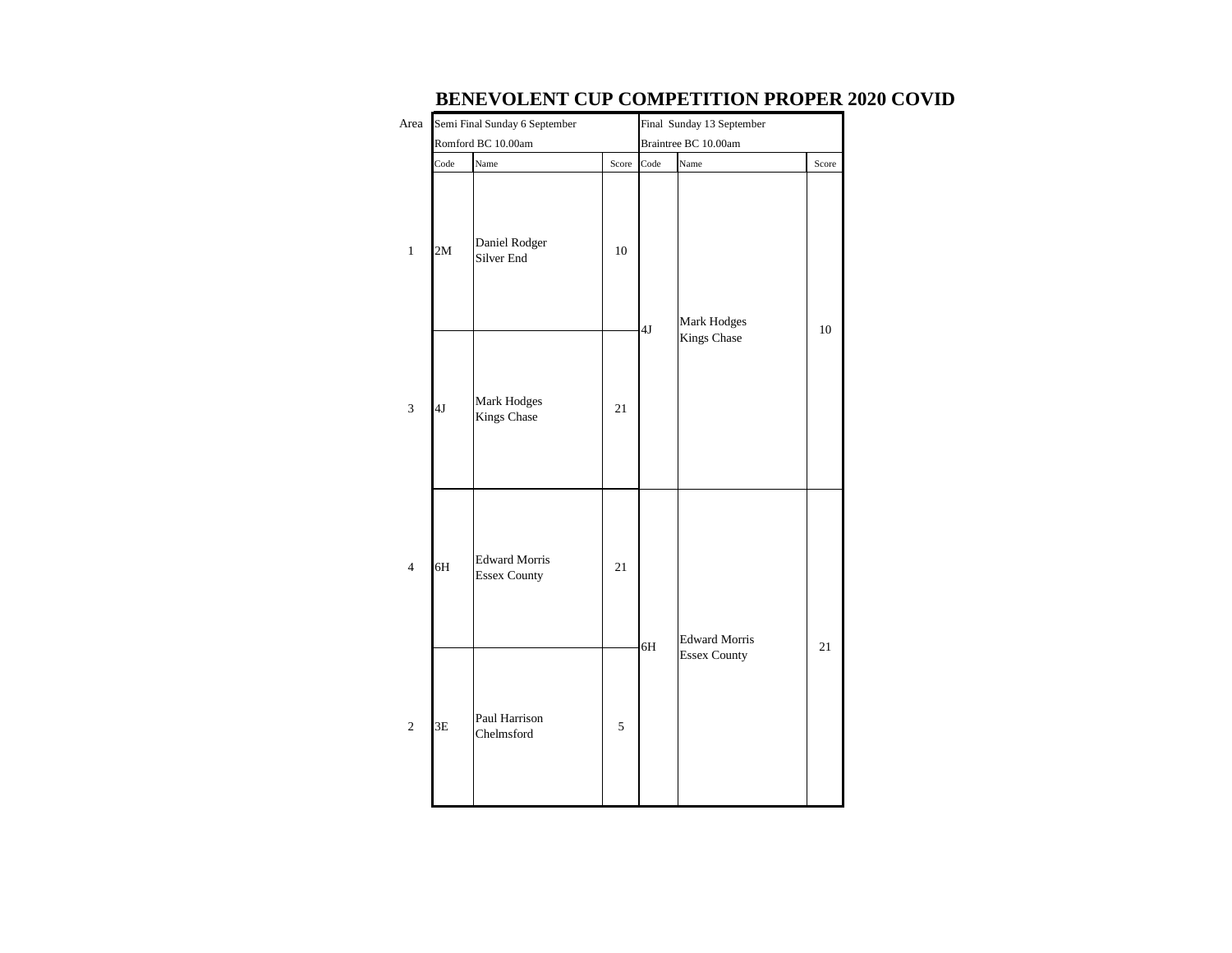| 1st Rd nlt Sunday 12 July |               |                | 2nd Rd nlt Sunday 2 August |                                          |       | 3rd Rd nlt Sunday 9 August |                               |       |                | 4th Rd nlt Sunday 16 August |       | 5th Rd nlt Sunday 23 August |                             |       |  |
|---------------------------|---------------|----------------|----------------------------|------------------------------------------|-------|----------------------------|-------------------------------|-------|----------------|-----------------------------|-------|-----------------------------|-----------------------------|-------|--|
| Code                      | Name          | Score          | Code                       | Name                                     | Score | Code                       | Name                          | Score | Code           | Name                        | Score | Code                        | Name                        | Score |  |
| 2C                        |               | Bye            | $2\mathrm{C}$              | J Kodz<br>Braintree                      | 10    |                            | Daniel Rodger                 |       |                |                             |       |                             |                             |       |  |
| 2M                        | S Howard      | 10             |                            | Daniel Rodger                            |       | 2M                         | Silver End                    | 21    |                |                             |       |                             |                             |       |  |
| 2M                        | D Rodger      | 21             | 2M                         | Silver End                               | 21    |                            |                               |       | 2M             | Daniel Rodger               | 21    |                             |                             |       |  |
| 1E                        | Jacob Roberts | 13             | 1E                         | David Fisher                             | 10    |                            |                               |       |                | Silver End                  |       |                             |                             |       |  |
| 1E                        | D Fisher      | 21             |                            | Colchester West End                      |       | 2M                         | Martin Law                    | 5     |                |                             |       |                             |                             |       |  |
| 2M                        | M Law         | 21             | $2\mathbf{M}$              | Martin Law                               | 21    |                            | Silver End                    |       |                |                             |       |                             |                             |       |  |
| 1E                        | P Hubert      | 10             |                            | Silver End                               |       |                            |                               |       |                |                             |       | 2M                          | Daniel Rodger<br>Silver End | 21    |  |
| 3U                        |               | Bye            | 3U                         | <b>Stuart Jones</b><br>Stock & Buttsbury | W/O   |                            | Stuart Jones                  |       |                |                             |       |                             |                             |       |  |
| 1L                        |               | Bye            | 1L                         | G Miklaucich<br>Mersea Island            |       | 3U<br>Stock & Buttsbury    | 18                            |       | John Gibson    | 10                          |       |                             |                             |       |  |
| 1 <sup>C</sup>            | J Gibson      | 21             | 1 <sup>C</sup>             | John Gibson                              |       |                            | John Gibson<br>Clacton on Sea |       | 1 <sup>C</sup> | Clacton on Sea              |       |                             |                             |       |  |
| 2M                        | A Penfold     | 12             |                            | Clacton on Sea                           | W/O   | 1 <sup>C</sup>             |                               | 21    |                |                             |       |                             |                             |       |  |
| 1B                        |               | Bye            | 1B                         | Conor Mathers<br>Brightlingsea           |       |                            |                               |       |                |                             |       |                             |                             |       |  |
| 1H                        | P Haliday     | 18             | 2M                         | Sam Moss<br>W/O<br>Silver End            |       |                            |                               |       |                |                             |       |                             |                             |       |  |
| 2M                        | S Moss        | 21             |                            |                                          | 2M    | Sam Moss                   | 10                            |       |                |                             |       |                             |                             |       |  |
| 1A                        |               | Bye            | 1A                         | N Crockford<br>Arclight                  |       |                            | Silver End                    |       |                | Kevin Moore                 |       |                             |                             |       |  |
| 1B                        |               | Bye            | 1B                         | David Williamson<br>Brightlingsea        |       |                            | Kevin Moore                   |       | 2K             | Radwinter                   | 20    |                             |                             |       |  |
| 1B                        | M Garrett     | 2              |                            | Kevin Moore                              |       | 2K                         | Radwinter                     | 21    |                |                             |       |                             |                             |       |  |
| 2K                        | K Moore       | 21             | $2\mathrm{K}$              | Radwinter                                | W/O   |                            |                               |       |                |                             |       |                             | <b>Adrian Papple</b>        |       |  |
| 2M                        | P Mann        | 18             |                            | <b>Adrian Papple</b>                     |       |                            |                               |       |                |                             |       | 2M                          | Silver End                  | 15    |  |
| 2M                        | A Papple      | 21             | $2\mathbf{M}$              | Silver End                               | 21    |                            | Adrian Papple                 |       |                |                             |       |                             |                             |       |  |
| 1E                        | S Roberts     | 21             |                            | Sam Roberts                              |       | 2M                         | Silver End                    | 21    |                |                             |       |                             |                             |       |  |
| 1L                        | S Toop        | 10             | $1\mathrm{E}$              | Colchester West End                      | 15    |                            |                               |       |                | Adrian Papple               |       |                             |                             |       |  |
| 1L                        | D Bonner      | 21             |                            | Danny Bonner<br>13<br>Mersea Island      |       |                            |                               |       | 2M             | Silver End                  | 21    |                             |                             |       |  |
| 1P                        | H Pratchett   | $\overline{0}$ | 1L                         |                                          |       | $1\mathrm{L}$              | Nigel Holt<br>Mersea Island   |       |                |                             |       |                             |                             |       |  |
| 1L                        | N Holt        | W/O            | 1L                         | Nigel Holt                               |       |                            |                               | 20    |                |                             |       |                             |                             |       |  |
| 2M                        | R Mann        |                |                            | 21<br>Mersea Island                      |       |                            |                               |       |                |                             |       |                             |                             |       |  |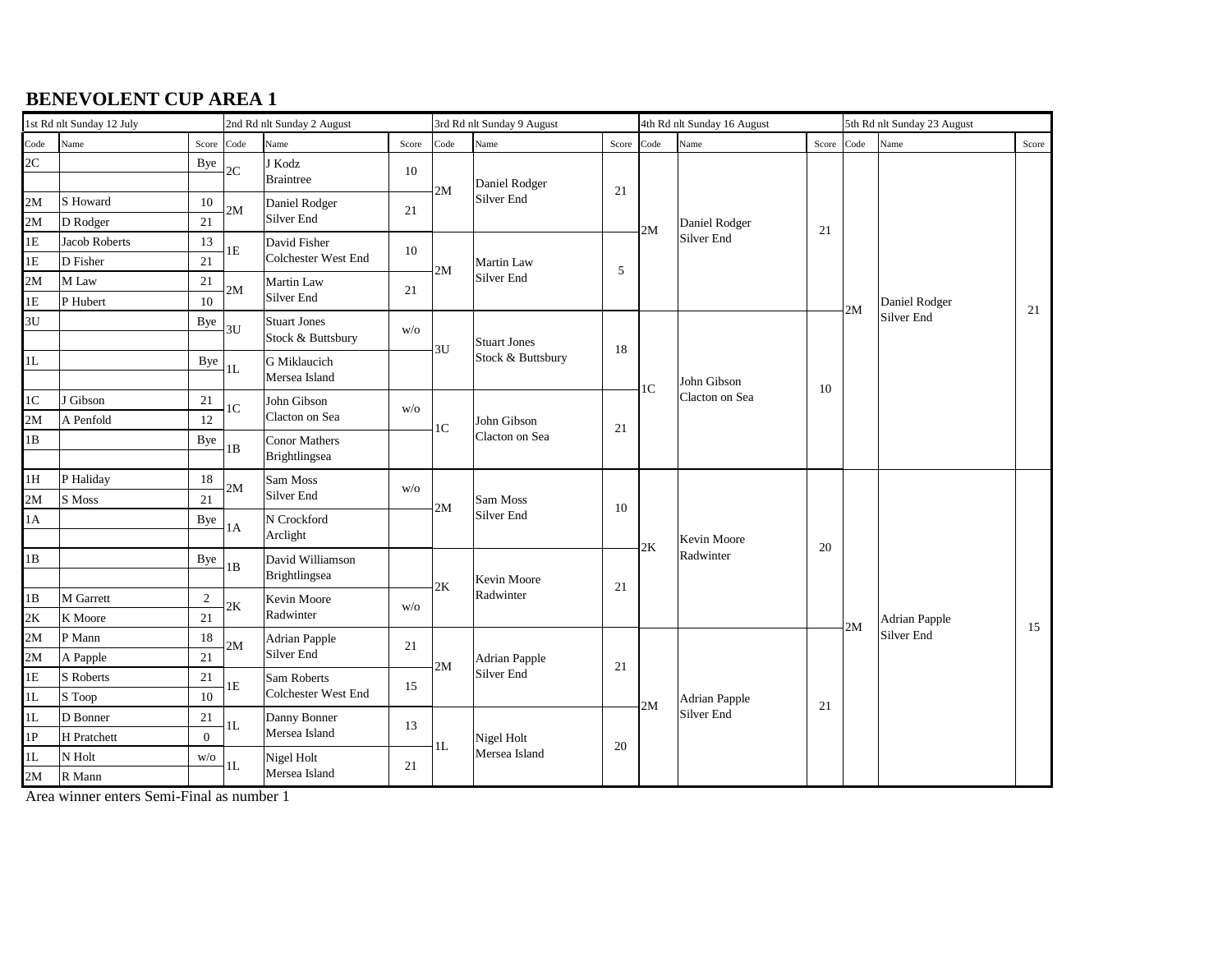|          | 1st Rd nlt Sunday 12 July |          | 2nd Rd nlt Sunday 2 August |                                      |        | 3rd Rd nlt Sunday 9 August |                                      |       | 4th Rd nlt Sunday 16 August |                             |            | 5th Rd nlt Sunday 23 August |                     |       |  |
|----------|---------------------------|----------|----------------------------|--------------------------------------|--------|----------------------------|--------------------------------------|-------|-----------------------------|-----------------------------|------------|-----------------------------|---------------------|-------|--|
| Code     | Name                      | Score    | Code                       | Name                                 | Score  | Code                       | Name                                 | Score | Code                        | Name                        | Score Code |                             | Name                | Score |  |
| 3U       |                           | Bye      | 3U                         | Alan Hart<br>Stock & Buttsbury       | 20     |                            | Michael Hughes                       |       |                             |                             |            |                             |                     |       |  |
| 8G       |                           | Bye      | 8G                         | Michael Hughes<br>Harlow             | 21     | 8G                         | Harlow                               | 5     |                             | <b>Martin Heath</b>         |            |                             |                     |       |  |
| 3U       | A Majewski                | Scr      |                            |                                      |        |                            |                                      |       | <b>8M</b>                   | Silverthorn                 | 13         |                             |                     |       |  |
| 3H       | D Bridge                  | Scr      |                            |                                      |        | 8M                         | Martin Heath                         | 21    |                             |                             |            |                             |                     |       |  |
| 8M       |                           | Bye      | 8M                         | Martin Heath<br>Silverthorn          | W/O    |                            | Silverthorn                          |       |                             |                             |            | 3E                          | Paul Harrison       |       |  |
| 8M       |                           | Bye      | 8M                         | D Heavin<br>Silverthorn              | 14     |                            | Neil Lanario                         |       |                             | Paul Harrison<br>Chelmsford | 21         |                             | Chelmsford          | 21    |  |
| 3U       | J Jones                   |          |                            | Neil Lanario                         |        | 8C                         | Griffin                              | 14    |                             |                             |            |                             |                     |       |  |
| 8C       | N Lanario                 | W/O      | 8C                         | Griffin                              | 21     |                            |                                      |       | 3E                          |                             |            |                             |                     |       |  |
| 3U       |                           | Bye      | 3U                         | Martin Cahill<br>Stock & Buttsbury   | 14     |                            | Paul Harrison<br>Chelmsford          |       |                             |                             |            |                             |                     |       |  |
| 3E       | P Harrison                | 21       |                            | Paul Harrison                        |        | 3E                         |                                      | 21    |                             |                             |            |                             |                     |       |  |
| 3H       | P Ruddy                   | 12       | 3E                         | Chelmsford                           | 21     |                            |                                      |       |                             |                             |            |                             |                     |       |  |
| 8G       |                           | Bye      | 8G                         | A Greenham<br>Harlow                 | $\tau$ | <b>8M</b>                  | <b>Barry Holbrook</b><br>Silverthorn |       |                             |                             |            |                             |                     |       |  |
| 8M       |                           | Bye      | 8M                         | <b>Barry Holbrook</b><br>Silverthorn | 21     |                            |                                      | 21    |                             | <b>Barry Holbrook</b>       |            |                             |                     |       |  |
| 3U       | R Pooley                  | 11       | 3U                         | Sid Slater                           | 21     |                            |                                      |       | 8M                          | Silverthorn                 | 20         |                             |                     |       |  |
| 3U       | S Slater                  | 21       |                            | Stock & Buttsbury                    |        | 3U                         | Sid Slater                           | -1    |                             |                             |            |                             |                     |       |  |
| 3E       |                           | Bye      | 3E                         | G Robson<br>Chelmsford               | 14     |                            | Stock & Buttsbury                    |       |                             |                             |            | 3H                          | Martin King         |       |  |
| 3H       |                           | Bye      | 3H                         | Martin King<br><b>Great Baddow</b>   | 21     |                            | Martin King                          |       |                             |                             |            |                             | <b>Great Baddow</b> | 14    |  |
| 3U       |                           | Bye      | 3U                         | S Chandler<br>Stock & Buttsbury      | 19     | 3H                         | <b>Great Baddow</b>                  | 21    |                             | <b>Martin King</b>          |            |                             |                     |       |  |
| 8H       |                           | Bye      | $-8H$                      | P Smyth<br>Larsen                    |        |                            | Roy Etheridge                        |       | 3H                          | <b>Great Baddow</b>         | 21         |                             |                     |       |  |
| 3G<br>3G | D Rowe<br>R Etheridge     | 13<br>21 | 3G                         | Roy Etheridge<br>Falcon              | W/O    | 3G<br>Falcon               | $20\,$                               |       |                             |                             |            |                             |                     |       |  |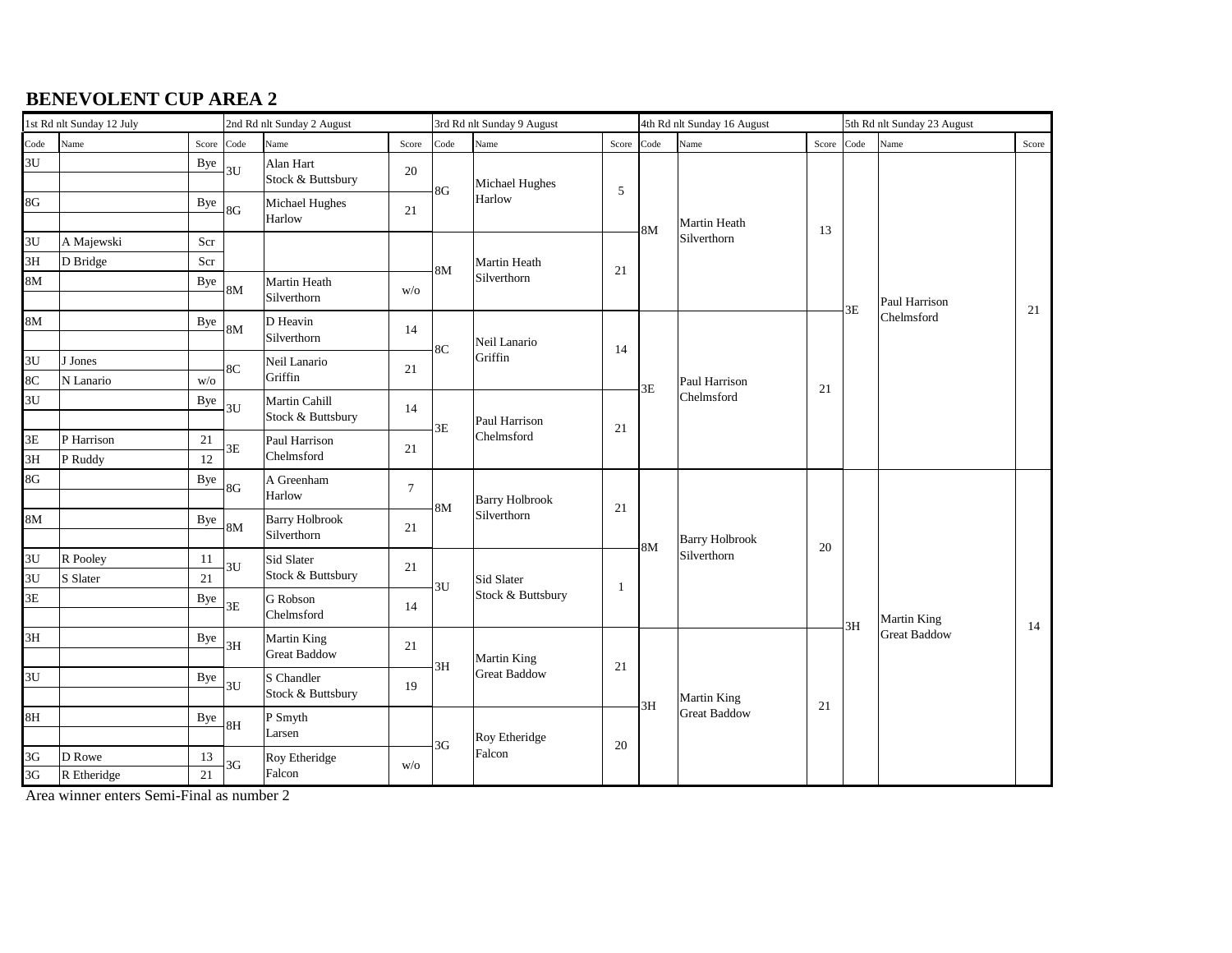| 1st Rd nlt Sunday 12 July |                    |                          | 2nd Rd nlt Sunday 2 August |                                            |             | 3rd Rd nlt Sunday 9 August |                           |        |      | 4th Rd nlt Sunday 16 August           |            | 5th Rd nlt Sunday 23 August |                                              |       |  |
|---------------------------|--------------------|--------------------------|----------------------------|--------------------------------------------|-------------|----------------------------|---------------------------|--------|------|---------------------------------------|------------|-----------------------------|----------------------------------------------|-------|--|
| Code                      | Name               | Score                    | Code                       | Name                                       | Score       | Code                       | Name                      | Score  | Code | Name                                  | Score Code |                             | Name                                         | Score |  |
| 5E                        |                    | <b>Bye</b>               | $5\mathrm{E}$              | Keith Riley<br>Fod Sports NP               |             | 4M                         | Daniel Hughes             | 11     |      | Len Welton<br><b>Wanstead Central</b> |            |                             | <b>Gary Burns</b><br><b>Wanstead Central</b> |       |  |
| 4M                        |                    | Bye                      | 4M                         | Daniel Hughes<br>Romford                   | W/O         |                            | Romford                   |        | 5P   |                                       | 10         |                             |                                              |       |  |
| 5A                        |                    | Bye                      | 5A                         | J Quy<br>Aldersbrook                       | 12          | 5P                         | Len Welton                | 21     |      |                                       |            |                             |                                              |       |  |
| 5P                        |                    | Bye                      | 5P                         | Len Welton<br><b>Wanstead Central</b>      | 21          |                            | <b>Wanstead Central</b>   |        |      |                                       |            | 5P                          |                                              | 11    |  |
| 4A                        |                    | <b>Bye</b>               | 4A                         | T Pedley<br>Brentwood                      | 10          | 5P                         | Gary Burns                | 21     |      | Gary Burns<br><b>Wanstead Central</b> | 21         |                             |                                              |       |  |
| 5P                        |                    | Bye                      | 5P                         | <b>Gary Burns</b><br>Wanstead Central      | 21          |                            | <b>Wanstead Central</b>   |        | 5P   |                                       |            |                             |                                              |       |  |
| 4M                        |                    | Bye                      | 4M                         | Colin Morton<br>Romford                    | 21          | 4M                         | Colin Morton<br>Romford   | 15     |      |                                       |            |                             |                                              |       |  |
| 5P                        |                    | Bye                      | 5P                         | Mark Newman<br><b>Wanstead Central</b>     | $\,$ 8 $\,$ |                            |                           |        |      |                                       |            |                             |                                              |       |  |
| 4A                        |                    | Bye                      | 4A                         | Fred Wasmuth<br>Brentwood                  | 21          |                            | Fred Wasmuth<br>Brentwood |        |      |                                       |            |                             | Mark Hodges                                  |       |  |
| 4J                        |                    | Bye                      | 4J                         | <b>Howard Styles</b><br><b>Kings Chase</b> | 16          | 4A                         |                           | 12     | 4J   | Mark Hodges                           | 21         |                             |                                              |       |  |
| 4J                        |                    | Bye                      | 4J                         | C Fleming<br>Kings Chase                   | 11          | 4J                         | Mark Hodges               | 21     |      | Kings Chase                           |            |                             |                                              |       |  |
| 4J                        |                    | Bye                      | 4J                         | Mark Hodges<br>Kings Chase                 | 21          |                            | Kings Chase               |        |      |                                       |            |                             |                                              |       |  |
| 4A                        |                    | Bye                      | 4A                         | P Topley<br>Brentwood                      |             |                            | Mike Portway              | $21\,$ |      |                                       |            | 4J                          | Kings Chase                                  | 21    |  |
| 4M                        |                    | Bye                      | 4M                         | Mike Portway<br>Romford                    | W/O         | 4M                         | Romford                   |        |      | Mike Portway                          | 12         |                             |                                              |       |  |
| 4M                        |                    | Bye                      | 4M                         | John Tully<br>Romford                      | 17          |                            | Nic Trueb                 |        | 4M   | Romford                               |            |                             |                                              |       |  |
| 4J<br>4M                  | N Trueb<br>D Smith | $21\,$<br>$\overline{7}$ | 4J                         | Nic Trueb<br>Kings Chase                   | 21          | 4J                         | Kings Chase               | 15     |      |                                       |            |                             |                                              |       |  |